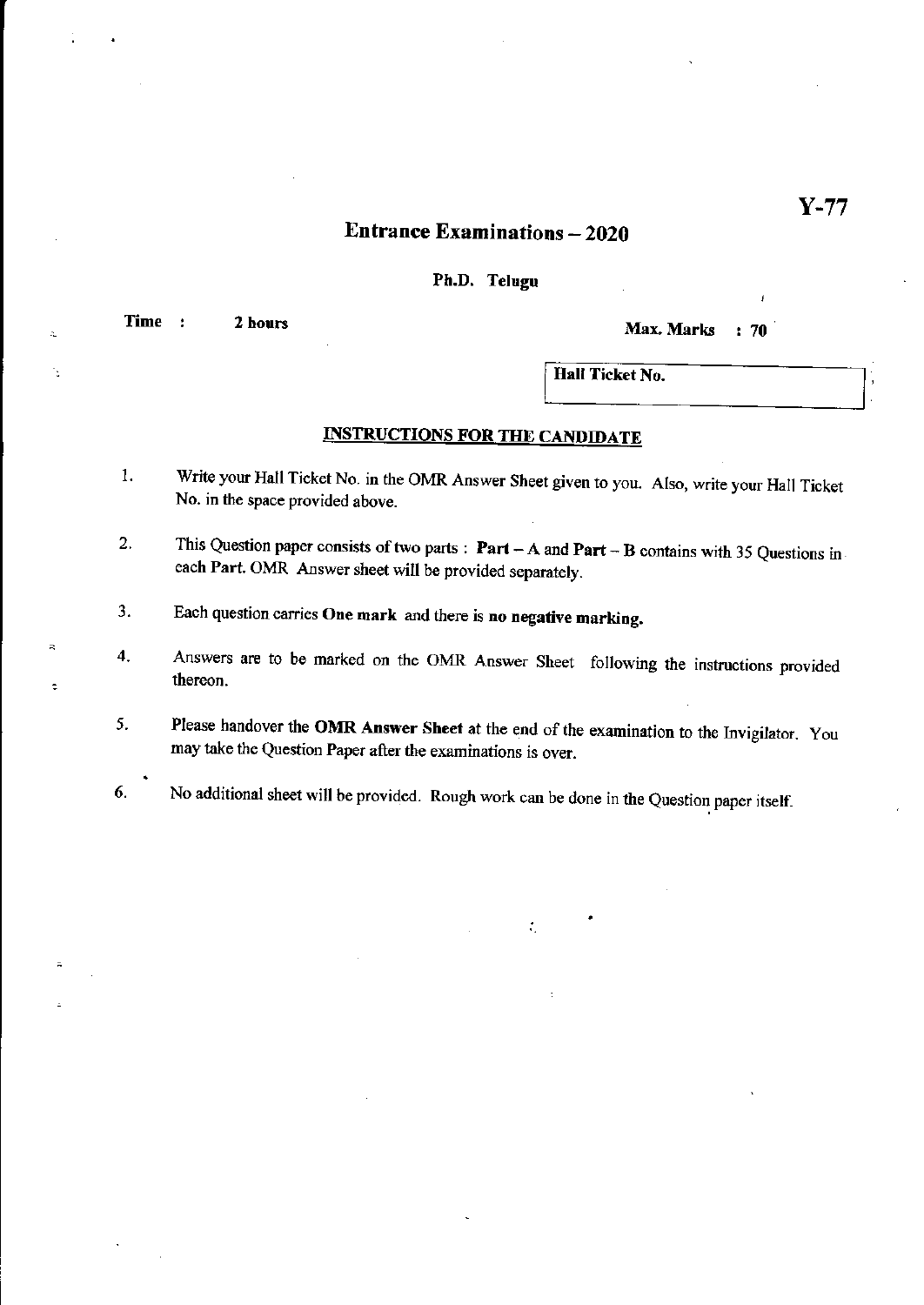## Ph.D. Telugu

#### $PART - A$

1. 'భారతం, ఆదిపర్వం మూడవ ఆశ్వాసం, 144వ పద్యం' అన్న ఉల్లేఖనం (Reference)ను 'భార. ఆది. 3. 144' అని ప్రచురించడం ఏ ఉల్లేఖన విధానానికి చెందుతుంది?

A) ఆక్స్ ఫర్డ్ ఉల్లేఖన విధానం B) కేంటిడ్జ్ ఉల్లేఖన విధానం

 $\mathbf C$ ) హార్వర్డ్ ఉల్లేఖన విధానం  $D$ ) కెనడియన్ ఉల్లేఖన విధానం

 $2$ . సప్తర్షిగణనం, ఖగోళ విజ్ఞానం ఆధారంగా భారతదేశ చరిత్రను పునర్నిర్మాణం చేసిందెవరు?

 $(A)$  కోట వెంకటాచలం  $B)$  ఆదిరాజు వీరభద్రరావు

 $C$ ) చిలుకూరి నారాయణరావు  $\mathbf{D}$ ) నేలటూరి వెంకటరమణయ్య

3. శాసనభాషను ఆధారంగా చేసుకొని తెలుగుభాషా పరిణామంపై పరిశోధన చేసినవారు?

i. కోరాద మహాదేవశాస్త్రి ii. లకంసాని చక్రధరరావు

iii. బూదరాజు రాధాకృష్ణ iv. సి. స్వరాజ్యలక్ష్మి

A) (i), (iv) B) (ii), (iii) C) (i), (ii) D) (i), (iii)

4. నన్నెచోదుని కుమారసంభవాన్ని వెలుగులోకి తెచ్చి, నన్నయకు పూర్వీకుదు నన్నెచోదుదని చెప్పింది?

 $A)$  కందుకూరి వీరేశలింగం  $B)$  కొర్లపాటి శ్రీరామమూర్తి

゙ 1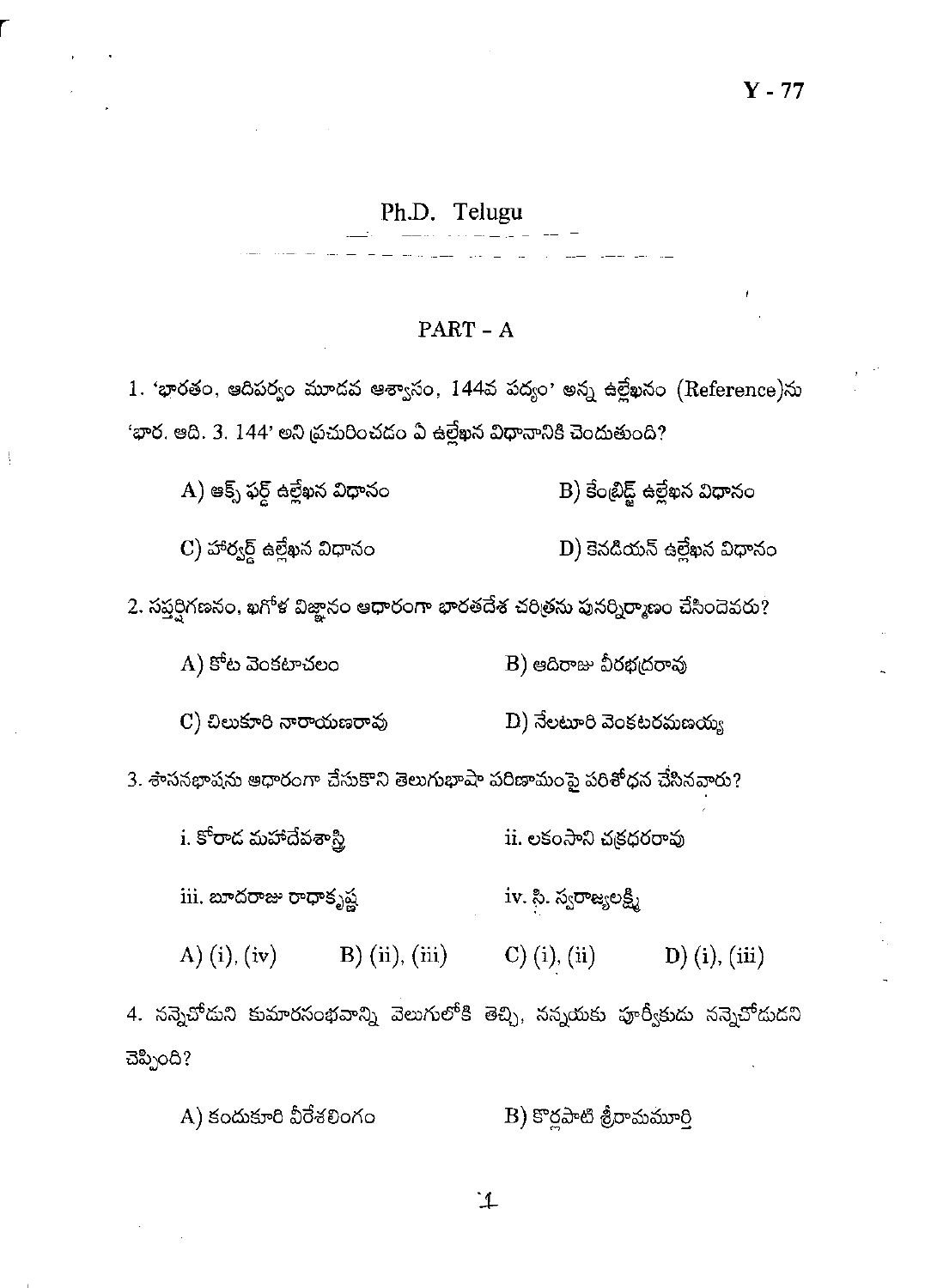$\mathbf C$ ) మానవల్లి రామకృష్ణకవి  $D$ ) గురజాద శ్రీరామ మూర్తి 5. ''సాహిత్యపరిశోధనా కళ:విధానం'' గ్రంథకర్త ఎవరు? A) పులికొంద సుబ్బాచారి  $\mathbf B$ ) గంగిశెట్టి లక్ష్మీనారాయణ  $C$ ) ఎస్.జయమ్రకాష్ D) గంధం అప్పారావు 6. ఆకాంక్ష, యోగ్యత, సన్నిధి వాక్యానికి ఉందదగిన లక్షణాలు అని ప్రతిపాదించిన గ్రంథం? A) తర్మసంగ్రహం B) వృత్తరత్నాకరం C) పాణినీయశిక్ష  $D)$  నిరుక్తం 7. ప్రక్రియా పరమైన సాహిత్య చరిత్రను రూపొందించిన తొలి సాహిత్య చరిత్రకారుడు A) జి.వి. సుబ్రహ్మణ్యం  $B)$  පරා $\beta$ C) కవిత్వవేది వేంకటనారాయణరావు  $D)$  కందుకూరి వీరేశలింగం 8. ఆంధ్రశబ్దచింతామణికి సంస్కృతంలో వ్యాఖ్యానం రచించిన వారిలో మొదటివారు  $A)$  అహోబిలపండితుడు  $\mathbf B$ ) ఎలకూచి బాలసరస్వతి C) అప్పకవి  $D)$  లింగమగుంట తిమ్మకవి 9. కింది ప్రశ్నలో నిశ్చయ (ని), హేతు (హే) వాక్యాల పరస్పర సంబంధాన్ని గుర్తించండి. (ని) మౌలికమైన పరిశోధనలకు ఎంతో విలువ ఉంటుంది. (హే) నూతన సత్యాలు కనుగొంటారు కాబట్టి. A) (ని) సరికాదు, (హే) సరైంది  $\mathbf{B}$ ) (ని), (హే) రెండూ సరైనవి C) (ని) సరైంది. (హే) సరికాదు  $\left(D\right)(\delta)$ , (హే) రెండూ సరికావు

10. కింద ప్రకటనలను గమనించండి. థకటనలను అనుసరించి సరైన సమాధానాన్ని గుర్తించండి.

イーチラ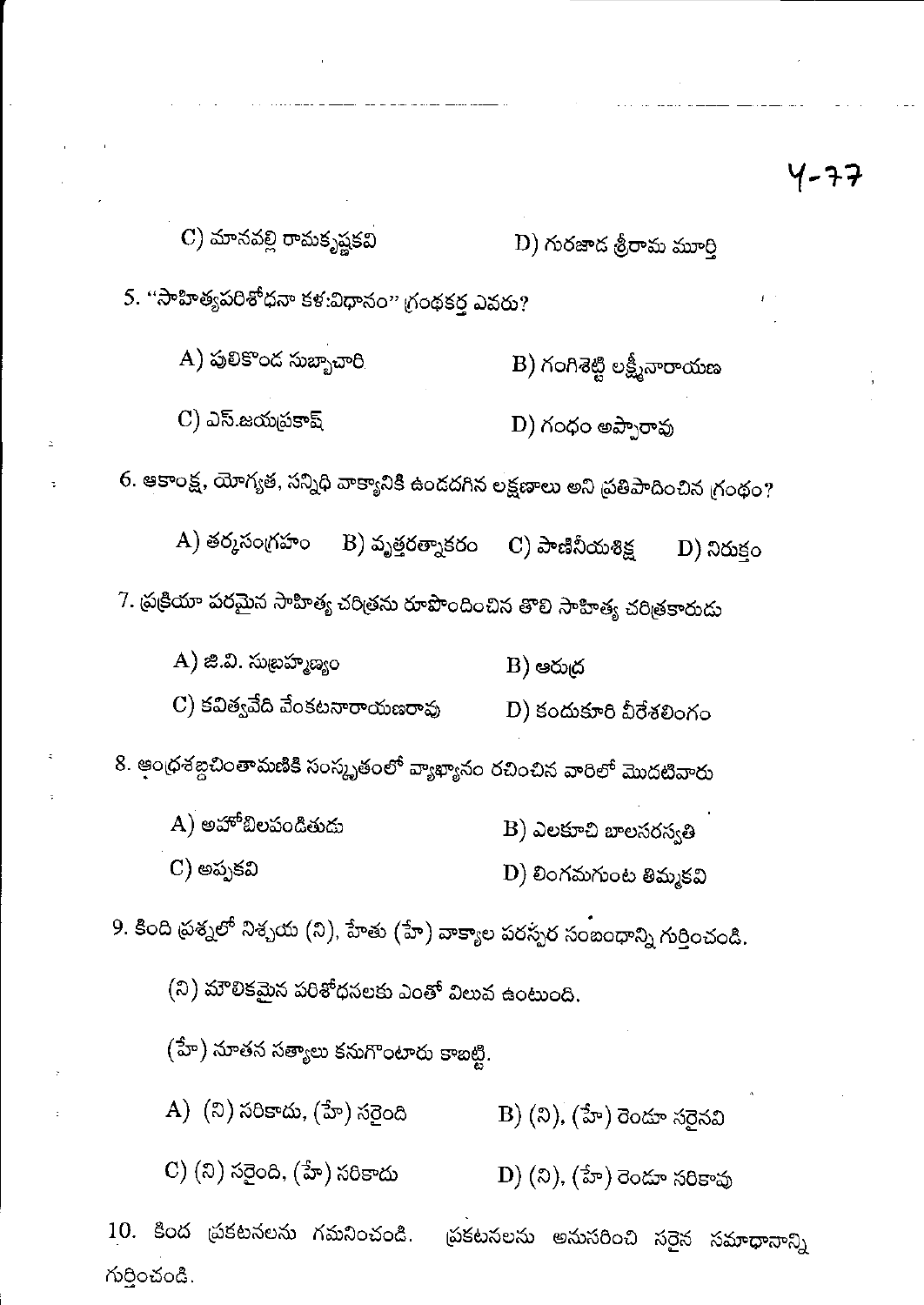i. అరిస్తాటిల్ Poetics అనే గ్రంథాన్ని రాశాదు. ii. సాహిత్య విమర్శనా సిద్ధాంతానికి Poetics ఒక ముఖ్యమైన గ్రంథం.

D) లకంసాని చక్రధరరావు

D) బి.వి. కుటుంబరావు

iii. అరిస్తాటిల్ Poetics విషాదాంత నాటకాన్ని తెలుసుకోవడానికి ఏకైక గ్రంథం.

iv. అరిస్పాటిల్ Poetics గ్రంథం సాహిత్య ప్రయోజనాన్ని విశదీకరించలేక పోయింది.

A) (iii), (iv)  $B)$  (ii), (iii) C) (i), (ii), (iii) D. (i), (ii)

 $11.$  కొనకళ్ళ వెంకటరత్నం 'బంగారి మావ పాటల'లో నాయిక?

C) న్రమీల  $B)$  కోడలు పిల్ల  $A)$  ఎంకి  $\mathbf{D}$ ) ఊర్వశి  $12$ . నిడదవోలు వేంకటరావు రాసిన 'పోతన'  $\left( 1962\right)$  ఏ విమర్శా విధానాన్ని అనుసరించింది?

 $A$ ) కవిజీవిత కావ్య విమర్శ  $\mathbf B)$  గ్రంథ పరిష్కరణ విమర్శ C) నిర్మాణవాద విమర్శ D) ద్రతీకాత్మక విమర్శ

 $13.$  'వేయి శబ్ద విచారణము' చేసిన భాషా శాస్త్రవేత్త?

B) కందప్ప చెట్టి  $A)$  కుందూరు ఈశ్వరదత్తు

14. తెలుగులో వ్యాస ప్రక్రియపై పరిశోధన చేసినవారు

 $C$ ) తూమాటి దొణప్ప

- $A$ ) కె. గోపాలకృష్ణారావు  $\mathbf B$ ) వేటూరి ఆనందమూర్
- $C$ ) కొలకలూరి ఇనాక్

15. కేంద్ర సాహిత్య అకాదమీ పురస్కారం పొందిన విమర్శ గ్రంథాలు?

 $\mathbf{u}$ ) జానపద గేయాలు వాఙ్మయ పరిచయం i) స్వరలయలు

 $\mathbf{B}$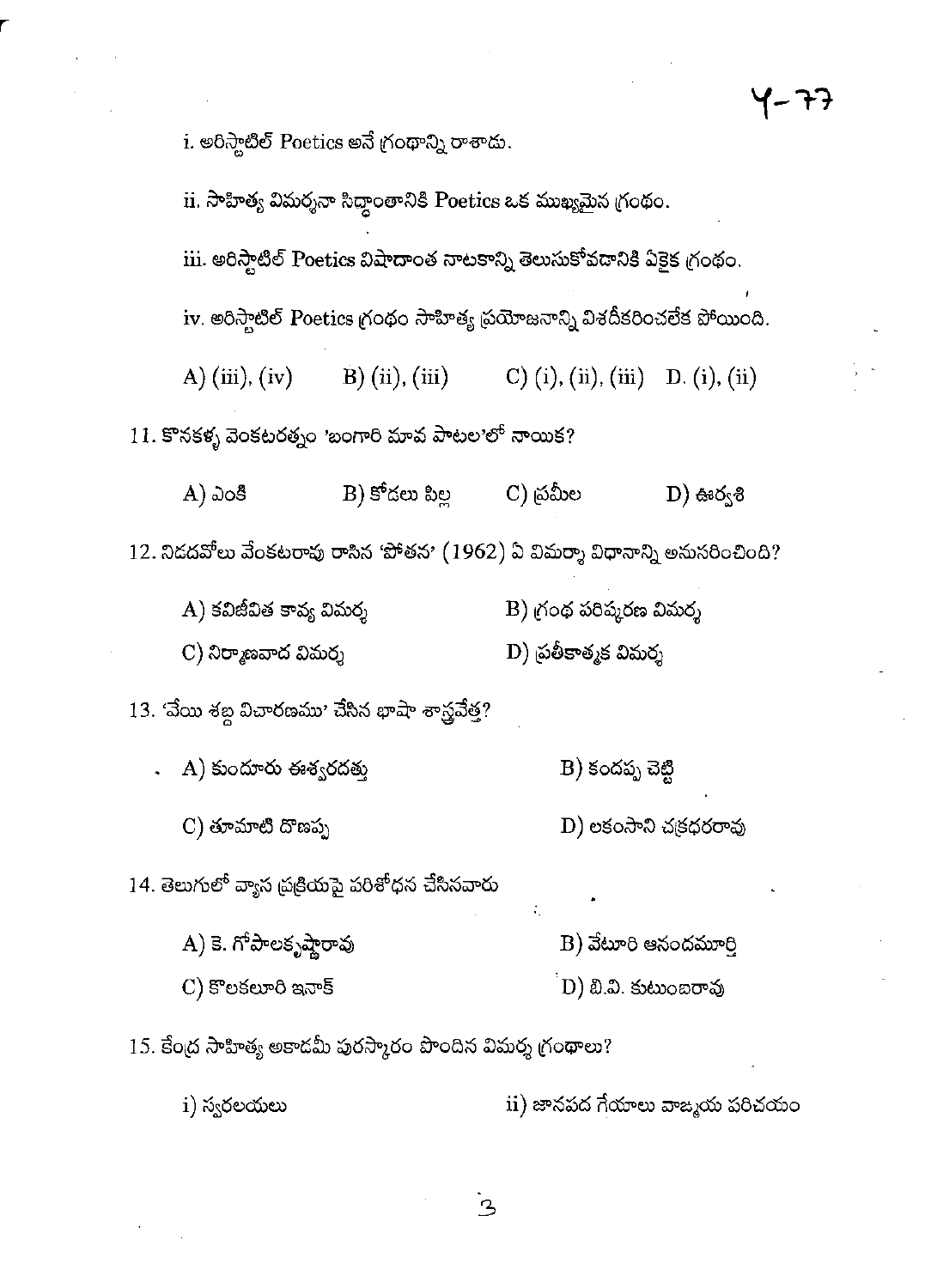$\sim$   $\sim$ 

|                                                                                      |                                 |                                                         | ーチナ           |  |  |  |  |
|--------------------------------------------------------------------------------------|---------------------------------|---------------------------------------------------------|---------------|--|--|--|--|
| iii) కవిత్రయము                                                                       |                                 | iv) ఆంధ్రుల సాంఘిక చరిత                                 |               |  |  |  |  |
|                                                                                      |                                 | A) (i), (iv) B) (ii), (iii) C) (iii), (iv) D) (i), (ii) |               |  |  |  |  |
| 16. వరాహమిహిరుని బృహత్నంహితలో ఆంధ్రపదం ఏ అర్థంలో వాడబడింది?                          |                                 |                                                         |               |  |  |  |  |
| $(A)$ దిక్కు                                                                         | $B)$ భాష                        | $\mathbf C)$ దేశం                                       | $\bf D)$ ಜೌತಿ |  |  |  |  |
| 17. ఒక భాషలోని కవిత్వాన్ని కవిత్వంగా, వాక్యాన్ని వాక్యంగా, పదాన్ని పదంగా మరో భాషలోకి |                                 |                                                         |               |  |  |  |  |
| అనువదిస్తే ఆ రెండు భాషల్లోని టెక్స్ట్ ల మధ్య ఈ కింది equivalence ఉంటుంది.            |                                 |                                                         |               |  |  |  |  |
| A) Formal equivalence                                                                |                                 | B) Dynamic equivalence                                  |               |  |  |  |  |
| C) Lexical equivalence                                                               |                                 | D) Semantic equivalence                                 |               |  |  |  |  |
| 18. 'తిన్నని సూక్తుల ద్విపద రచింతు' అన్నది ఎవరు?                                     |                                 |                                                         |               |  |  |  |  |
| A) తాళ్ళపాక చిన్నన్న                                                                 |                                 | B) పాల్మురికి సోమనాథుడు                                 |               |  |  |  |  |
| $C)$ చక్రపాణి                                                                        |                                 | $\mathbf{D})$ తాళ్ళపాక అన్నమయ్య                         |               |  |  |  |  |
| 19. "అవధాన విద్య ఆరంభ వికాసాలు" అన్న అంశంపై పరిశోధన చేసినవారు                        |                                 |                                                         |               |  |  |  |  |
| $\rm A)$ మాదుగుల నాగఫణి శర్మ                                                         |                                 | B) మేదసాని కృష్ణమోహన్                                   |               |  |  |  |  |
| C) కె.వి. రమణాచారి                                                                   |                                 | $D$ ) రాళ్ళబండి కవితా (పసాద్                            |               |  |  |  |  |
| $20.$ శ్రీనాథుడు తన గురించి 'ఆంధ్రభాష నైషధాబ్జభవుడనని' ఏ కావ్యంలో చెప్పుకున్నాడు?    |                                 |                                                         |               |  |  |  |  |
|                                                                                      | A) శృంగార నైషధం $B$ ) కాశీ ఖండం | C) హరవిలాసం                                             | $D)$ భీమఖందం  |  |  |  |  |
| 21. "మట్టి తీగలు" కథా సంపుటి రచయిత?                                                  |                                 |                                                         |               |  |  |  |  |
| A) బమ్మిడి జగదీశ్వరరావు                                                              |                                 | B) గణేష్ పాత్రో                                         |               |  |  |  |  |

 $\label{eq:2.1} \frac{1}{\sqrt{2}}\left(\frac{1}{\sqrt{2}}\right)^{2} \left(\frac{1}{\sqrt{2}}\right)^{2} \left(\frac{1}{\sqrt{2}}\right)^{2} \left(\frac{1}{\sqrt{2}}\right)^{2} \left(\frac{1}{\sqrt{2}}\right)^{2} \left(\frac{1}{\sqrt{2}}\right)^{2} \left(\frac{1}{\sqrt{2}}\right)^{2} \left(\frac{1}{\sqrt{2}}\right)^{2} \left(\frac{1}{\sqrt{2}}\right)^{2} \left(\frac{1}{\sqrt{2}}\right)^{2} \left(\frac{1}{\sqrt{2}}\right)^{2} \left(\$ 

 $\label{eq:2} \frac{1}{\left\| \left( \frac{1}{\sqrt{2}} \right) \right\|_{\mathcal{H}^1} \leq \frac{1}{\sqrt{2}} \left( \frac{1}{\sqrt{2}} \right)^{1/2}$ 

 $\label{eq:2} \frac{1}{\sqrt{2}}\left(\frac{1}{\sqrt{2}}\right)^{2} \left(\frac{1}{\sqrt{2}}\right)^{2} \left(\frac{1}{\sqrt{2}}\right)^{2} \left(\frac{1}{\sqrt{2}}\right)^{2} \left(\frac{1}{\sqrt{2}}\right)^{2} \left(\frac{1}{\sqrt{2}}\right)^{2} \left(\frac{1}{\sqrt{2}}\right)^{2} \left(\frac{1}{\sqrt{2}}\right)^{2} \left(\frac{1}{\sqrt{2}}\right)^{2} \left(\frac{1}{\sqrt{2}}\right)^{2} \left(\frac{1}{\sqrt{2}}\right)^{2} \left(\frac{$ 

 $\frac{1}{2}$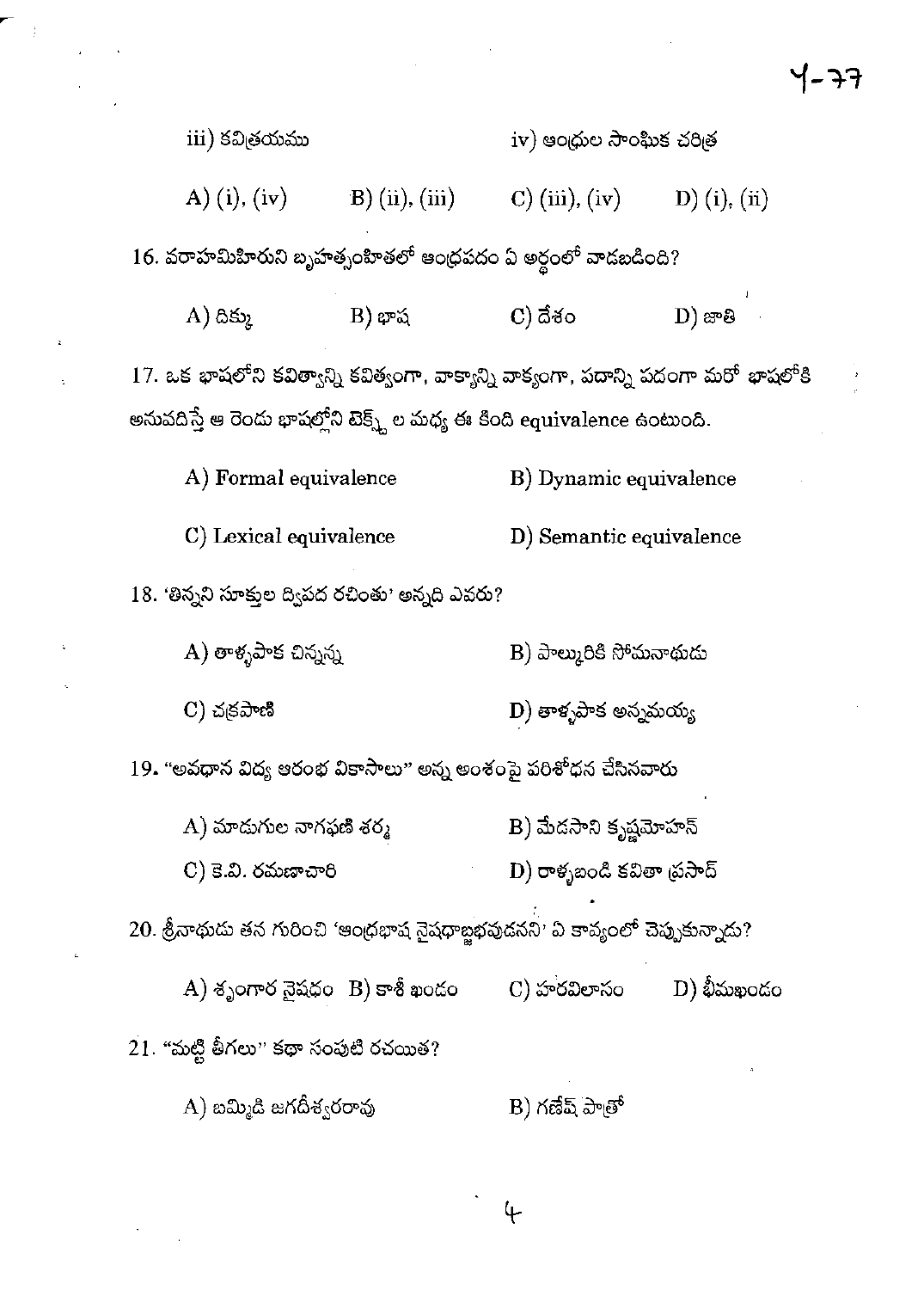| $\mathbf C$ ) బలివాద కాంతారావు                                             | D) చాగంటి సోమయాజులు                        |  |  |  |  |  |  |
|----------------------------------------------------------------------------|--------------------------------------------|--|--|--|--|--|--|
| 22. దుగ్గాదేవి–దుర్గాదేవిగా మారటానికి కారణం?                               |                                            |  |  |  |  |  |  |
| $\bm{A})$ వర్ణసమీకరణం $\bm{B})$ వర్ణలోపం                                   | C) వర్ణవిదళనం<br>D) వర్ణవ్యత్యయం           |  |  |  |  |  |  |
| $23$ . గుంటూరు శేషేంద్ర శర్మ పేర్కొనిన రెండవ కవిత్రయం?                     |                                            |  |  |  |  |  |  |
| A) తిక్మన, జక్మన, శ్రీనాథుడు                                               |                                            |  |  |  |  |  |  |
| $\, {\bf B}) \,$ నన్నయ, తిక్మన, ఎర్రన                                      |                                            |  |  |  |  |  |  |
| C) త్రీనాథుడు, జక్మన, పిన వీరభఁదుడు                                        |                                            |  |  |  |  |  |  |
| $\ket{\text{D}}$ ఎ(రన, త్రీనాథుడు, పినవీరభ(దుడు                            |                                            |  |  |  |  |  |  |
| 24. "అపాయ భయ జుగుప్పా" ఇత్యాది బాల వ్యాకరణ సూత్రంలో అపాయమంటే అర్థమేమిటి?   |                                            |  |  |  |  |  |  |
| A) <sub>(</sub> పమాదం<br>- B) ఎదబాటు                                       | C) పొరపాటు<br>$\mathbf D$ ) తదబాటు         |  |  |  |  |  |  |
| 25. 'రాయచూరు యుద్ధము' నవలా రచయిత?                                          |                                            |  |  |  |  |  |  |
| A) చిల్లరిగె శ్రీనివాసరావు                                                 | B) వేలాల సుబ్బారావు                        |  |  |  |  |  |  |
| C) కనకవల్లి భాస్మరరావు                                                     | ${\rm D})$ కేతవరపు వేంకటశాస్త్రి           |  |  |  |  |  |  |
| $26$ . మల్లాది విశ్వనాథ కవిరాజు రాసిన నాటికలు గుర్తించండి? $\;\;\cdot\;\;$ |                                            |  |  |  |  |  |  |
| i) కిద్రు గానుగ<br>ii) వారసత్ <sub>వ</sub> ం                               | iii) షరాబు<br>iv) అభ్యుదయం                 |  |  |  |  |  |  |
| A) (i), (iv)                                                               | B) (i), (iii) C) (ii), (iv) D) (ii), (iii) |  |  |  |  |  |  |
| $27.$ శాసనాలు వెలువడిన కాలం ఆధారంగా వరుసను సరిచేయండి.                      |                                            |  |  |  |  |  |  |

i. గణపతిదేవుని కోలవెన్ను దానశాసనం

 $\ddot{\phantom{a}}$ 

 $\ddot{\phantom{0}}$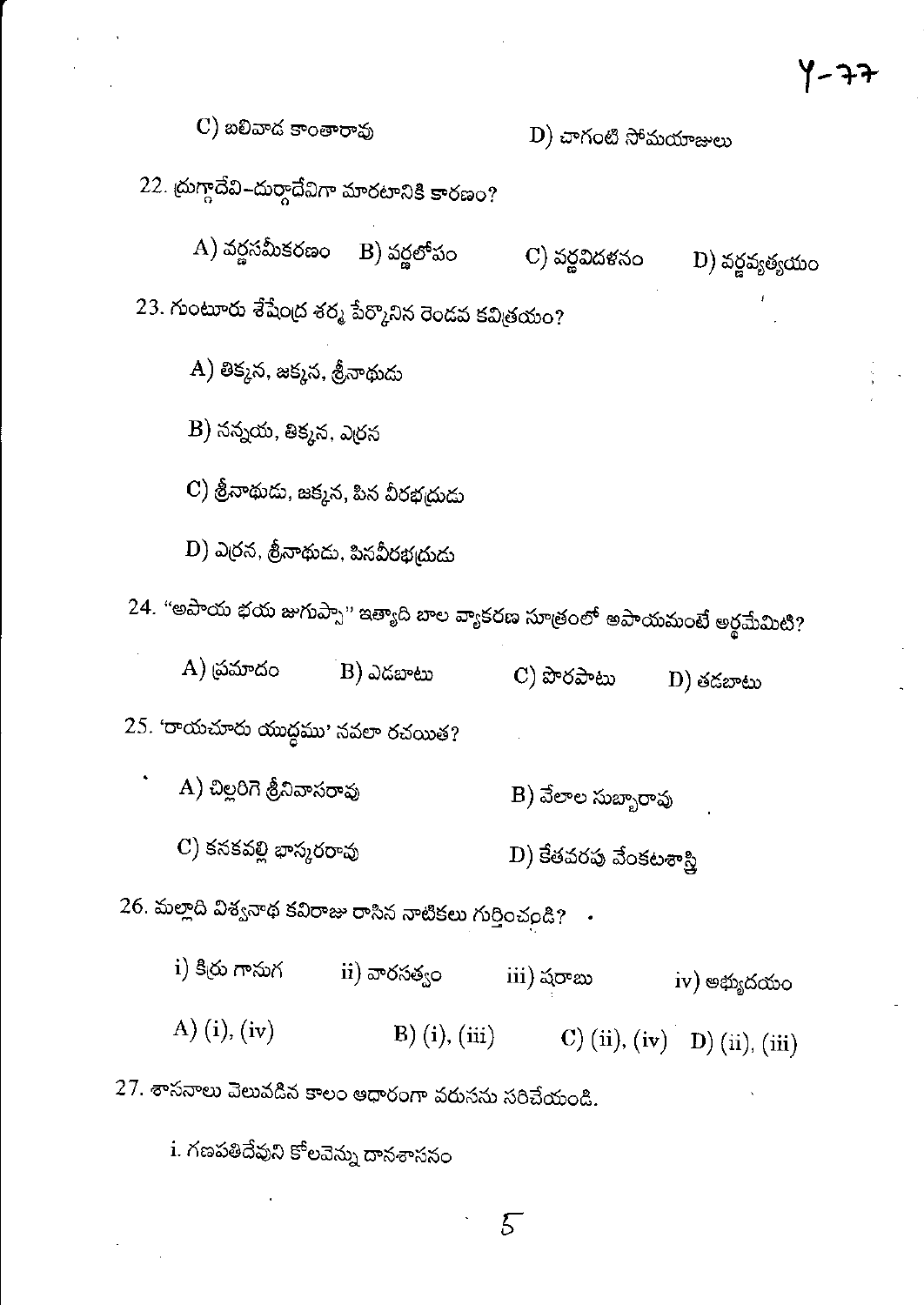ii. గణపతిదేవుని గారవపాదు శాసనం iii. దానార్జవుని మాంగల్లు శాసనం iv. ద్రతాపరుద్రుని ఉత్తరేశ్వర దానశాసనం  $C$  ) iv, i, iii, ii  $A)$  iii, i, ii, iv  $B)$  i, ii, iii, iv  $D)$  iii, ii, i, iv 28. ఆర్యభాషల్లో అసమాపక్రకియల ప్రాచుర్యం, ఏ భాషల సాహచర్య ఫలితం?  $A)$  ఇందోయూరోపియన్ భాషలు  $\mathbf B$ ) ముందా భాషలు  $C$ ) దావిద భాషలు D) సినో – టిబెటన్ భాషలు 29. 'శంభుభిః' ఏ విభక్తికి చెందినది?  $B)$  తృతీయ A) <sub>(</sub>పథమ C) షష్టి  $\ket{\text{D}}$  చతుర్ది 30. 'తెలుగులో గిరిజన గీతాలు' మీద పరిశోధన చేసినవారు? A) పి. రామకృష్ణ  $\ket{\mathrm{B}}$  పి. సుబ్రహ్మణ్యశాస్త్రి  $\mathbf C$ ) జనపాల శంకరయ్య D) మురళీకృష్ణ 31. పదహారు మంది నాయకులు ఉండే రూపకం ఏది?  $D)$  డిమం  $A)$  ద్రహసనం  $\mathbf B$ ) ఈహామృగం  $C)$  యోగం  $32.$  జయదేవుని 'గీతగోవిందం'లో ఎన్ని కీర్తనలు ఉన్నాయి?  $A)$  42 B) 24  $C$ ) 44  $D)$  32 33. నన్నయ భారతం ఏ లిపిలో రాయబడింది?  $B$ ) పశ్చిమ చాళుక్య లిపి A) నంది నాగరి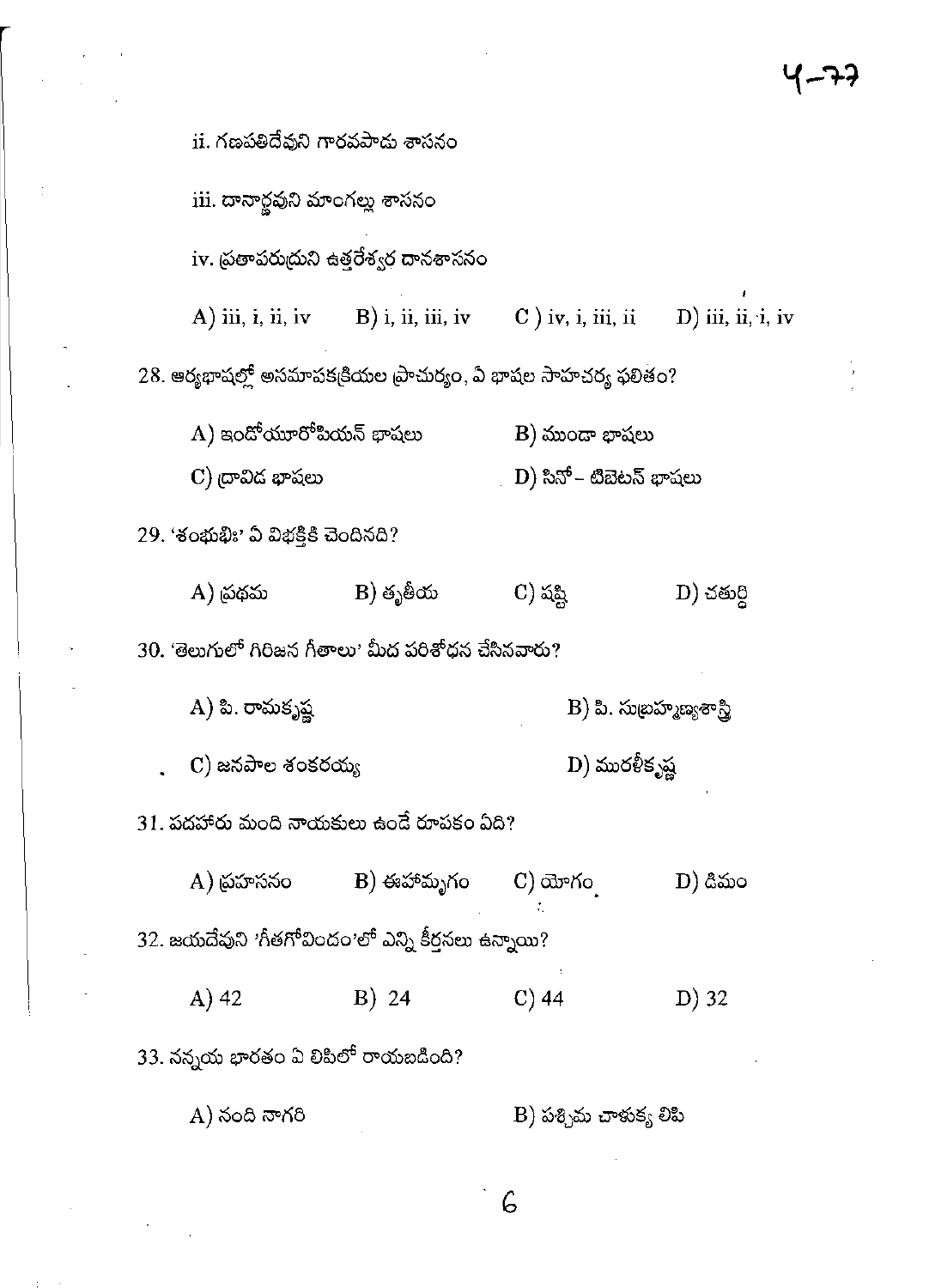#### $\mathbf C$ ) పూర్వ చాళుక్య లిపి D) దేవనాగరి

34. 'ఇక్' అనగా?

 $A)$  ఇ,ఈ,ఎ,ఏ  $B)$  කු, ඡෘ  $C)$  ම,ෂ,තු,ఈ

 $D)$  a,  $\alpha$ ,  $\infty$ ,  $\gamma$ 

 $35$ . కింది పదబంధాలలో జాతీయాన్ని గుర్తించండి?

- $A)$  అమ్మలక్కలు  $B)$  తల్లీకూతుళ్ళు
- $\mathbf C$ ) అప్పాచెల్లెళ్ళు  $\mathbf{D})$  అత్తాకోదళ్ళు

### $PART - B$

36. "అంద్వవగాగమంబులందప్ప నపదాది స్వరంబు పరంబగునపు డచ్చునకు సంధియగు" అన్న సూత్రానికి కింది వాటిలో ఏది సరైన ఉదాహరణ?

A) అర్ధించు B) నట్టిల్లు  $\mathbf C$ ) చూడనయితి  $D)$  నిగ్గటద్దము 37. "రవిబింబంబుపమింప బాత్రమగు ఛత్రంబై, శిరోరత్నమై, న్రవణాలంకృతియై, గళాభరణమై, సౌవర్ణకేయూరమై'' అన్న పద్యపాదంలోని అలంకారాన్ని గుర్తించండి?

 $A)$  రూపక అలంకారం  $B)$  ఉల్లేఖాలంకారం  $\mathbf C)$  (భాంతిమదలంకారం  $\left(\mathrm{D}\right)$  అతిశయోక్తి అలంకారం 38. పిల్లలమర్రి పినవీరభద్రుడు శృంగార శాకుంతలంలో ఏ పుర వర్ణన చేశారు? A) హసినాపురం B) అరుణాస్పదపురం C) అవంతిపురం  $D)$ మధురా పురం

39. శ, ష, స లు తప్ప సరళ, స్థిరాలకు ముందున్న విసర్గ ఎలా మారుతుంది?

チ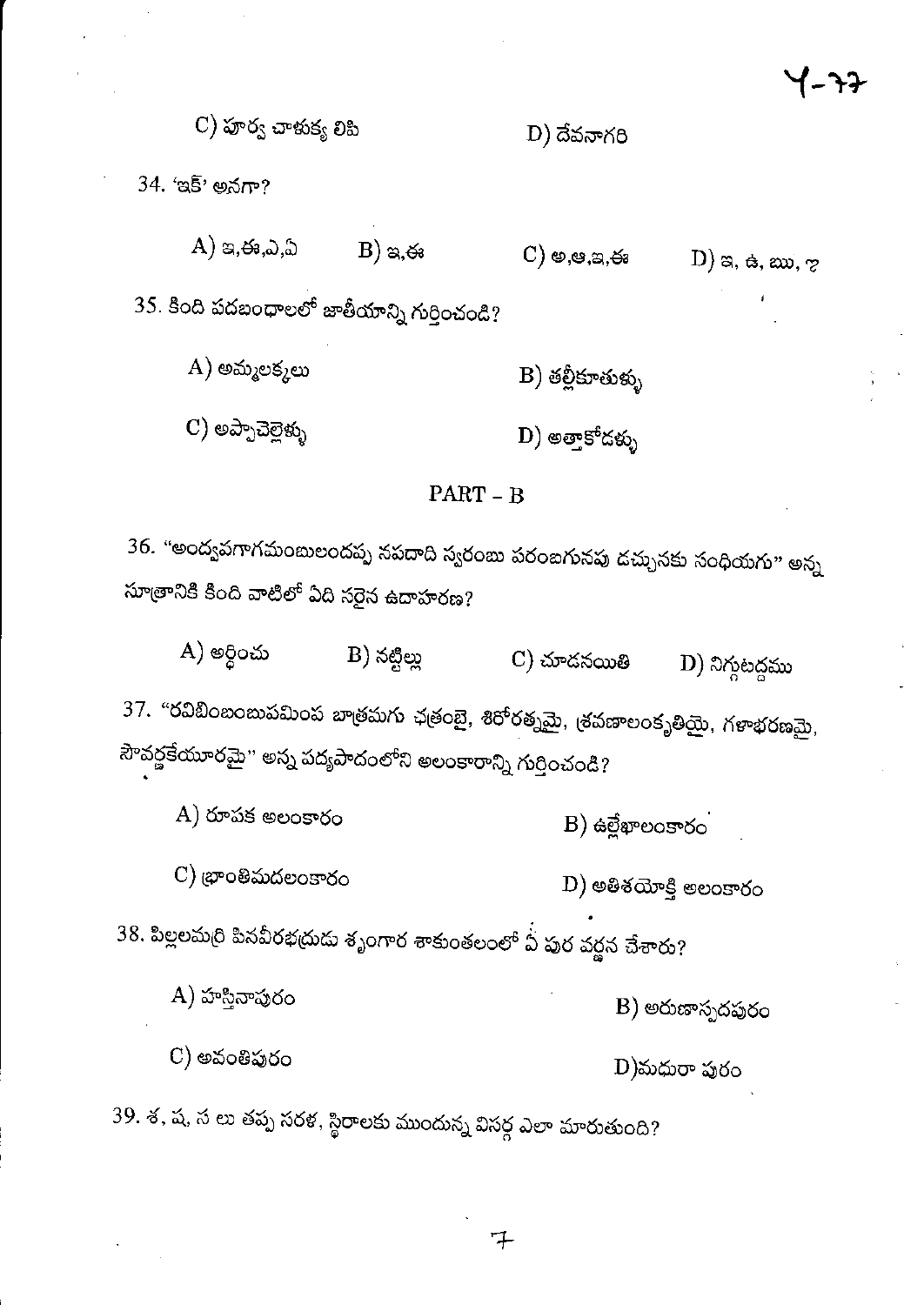$B)$  ಓಗ್  $(A)$  ಐಗ್  $\mathbf C$ ) ವಿಗ್  $D)$  ಔಗ್ 40. 'సిద్ది' నవలా రచయిత ఎవరు?

 $\rm A)$  భూతం ముత్యాలు  $\rm B)$  కాలువ మల్లయ్య  $\rm ~C)$  వేముల ఎల్లయ్య  $\ket{\text{D}}$  అల్లం రాజయ్య 41. 'ఆముక్తమాల్యద'కావ్య అవతారికలో ఇష్టదేవతా స్తుతి క్రమం?

 $A)$  పాంచజన్యం, నందకం, కౌమోదకి, సారంగం, సుదర్శనం

B) నందకం, కౌమోదకి, సారంగం, సుదర్శనం, పాంచజన్యం

 $\mathbf C$ ) కౌమోదకి, సారంగం, సుదర్శనం, నందకం, పాంచజన్యం

 $D$ ) నందకం, కౌమోదకి, పాంచజన్యం, సారంగం, సుదర్శనం

42. కింది వాటిలో అబ్బూరి రామకృష్ణారావు రాసిన ఖండకావ్యాలను గుర్తించండి?

i) నదీ సుందరం  $\,$ ii) మాతృభూమి iii) ఆత్మలహరి iv) కాపు పాట A) (i), (iv) B) (ii), (iii)  $C)$  (ii), (iv)  $D)$  (i), (ii)

43. విశ్వనాథ వారి శైలిని 'పాషాణ పాకం' అని అభివర్ణించినవారు?

A) మల్లాది రామకృష్ణశాస్త్రి B) వేటూరి <sub>(</sub>పభాకరశాస్త్రి  $\mathbf{D})$  జలసూత్రం రుక్మిణీనాథశాస్త్రి  $\mathbf C$ ) చెళ్ళపిళ్ళ వేంకటశాస్త్రి

44. ఈ అంశాలను గమనించండి. వీటిలో ఏవి సరైనవి?

i. తెలుగులో పరుష, సరళాలకు ముందు అనుస్వారం వస్తుంది. ii. క్రీ.శ. ఒకటో శతాబ్దినుంచి అనుస్వారం తెలుగు వాదుకలోకి వచ్చింది. iii. ఆర్యభాషల ప్రభావంతో ఈ సంప్రదాయం తెలుగులోకి వచ్చింది. iv. వాక్యం అనుస్వారంతో ప్రారంభంకావడాన్ని పండితులు సమర్థించారు.

8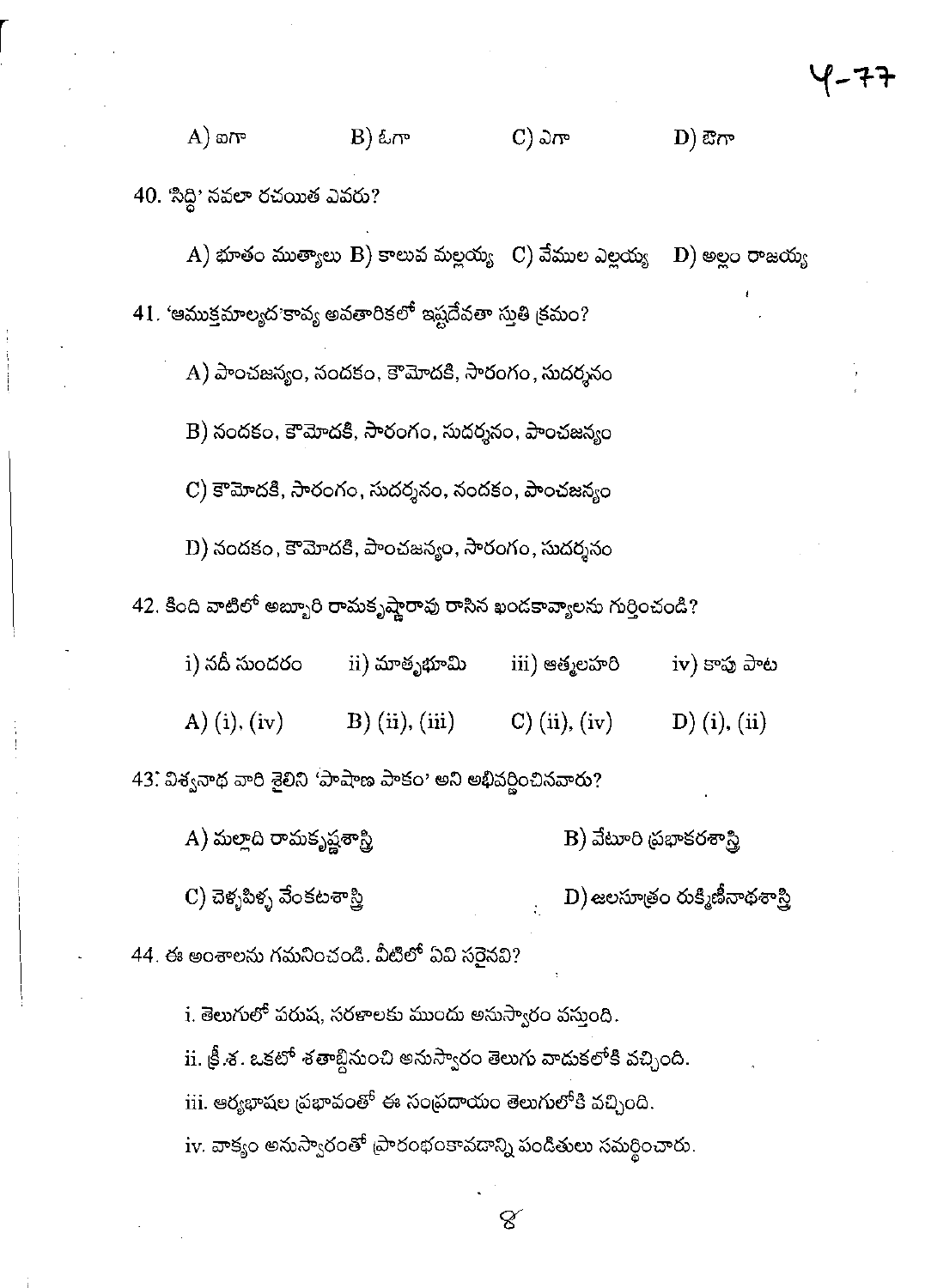| $A)$ i, ii                                                | $B)$ iii, iv              | $C$ ) i, iii     | $\mathbf{D}$ ) i, iv |  |  |  |  |
|-----------------------------------------------------------|---------------------------|------------------|----------------------|--|--|--|--|
| 45. 'ప్రజాకవికి బహిరంగ లేఖ'ను రాసినది?                    |                           |                  |                      |  |  |  |  |
| A) కుందుర్తి అంజనేయులు<br>$\ket{\text{B}}$ కె.వి.రమణారెడి |                           |                  |                      |  |  |  |  |
|                                                           | C) శ్రీరంగం శ్రీనివాసరావు |                  |                      |  |  |  |  |
| 46. ఆరుద్ర కవిత్వంపై ఏ పాశ్చాత్య కవుల ద్రభావం ఉంది?       |                           |                  |                      |  |  |  |  |
| $\mathrm{i}$ . వర్డ్స్ వర్డ్                              | ii. టి. ఎస్. ఇలియట్       | <u>iii. షెలీ</u> | iv. డైలాన్ థామస్     |  |  |  |  |
| A) (i), (iv)                                              | $B)$ (ii), (iii)          | C) (ii), (iv)    | D) (i), (ii)         |  |  |  |  |

५-५

 $47.$  సరైన జతలను గుర్తించండి.

 $\hat{\mathcal{A}}$ 

| i. వర్తాధిక్యం                                                                       | <b>Solution</b> metathesis                                                 |
|--------------------------------------------------------------------------------------|----------------------------------------------------------------------------|
| ii. ఆదిస్వరాగమం                                                                      | ෂ. apocope                                                                 |
| iii. వర్హవ్యత్యయం                                                                    | a. epenthesis                                                              |
| iv. పదాంత స్వరలోపం                                                                   | <del>ර</del> ඃ. Prosthesis                                                 |
| $(A)$ i. $\approx$ ii. $\ll$ iii. $\approx$ iv. $\approx$                            | B) i. $\circ$ ii. $\circ$ iii. $\circ$ iv. $\circ$                         |
| $\mathbf C)$ i. $\mathfrak s$ ii. $\mathfrak s$ iii. $\mathfrak a$ iv. $\mathfrak s$ | $\left(\mathrm{D}\right)$ i. a ii. és iii. $\circledast$ iv. $\circledast$ |
| 48. 'సాహిత్య పరిచయం' రచయిత?                                                          |                                                                            |
| $A)$ కొదవటిగంటి కుటుంబరావు                                                           | $\mathbf B$ ) ఇంద్రగంటి శ్రీకాంతశర్మ                                       |
| C) అర్.ఎస్. సుదర్శనం                                                                 | D) జి. వి. సుబ్రహ్మణ్యం                                                    |
|                                                                                      |                                                                            |

49. 'Practical Criticism' ని తెలుగు లో ఏమంటారు?

9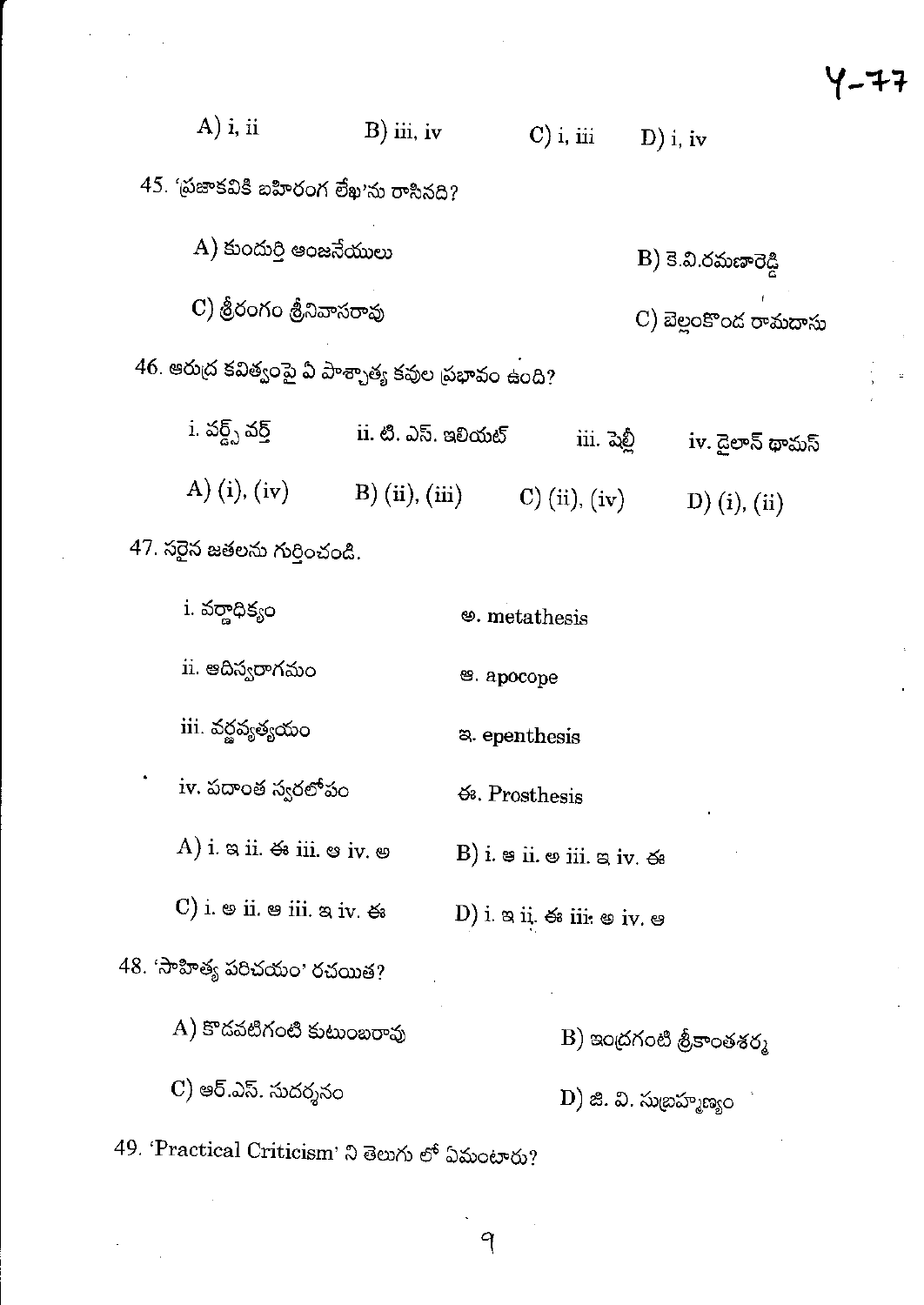A) స్వభావ వాద విమర్శ  $\mathbf B$ ) గతితార్మిక విమర్శ C) కావ్య శిల్ప విమర్శ D) ప్రతీకాత్మక విమర్శ 50. 'పనస' అనే (పాకృత భవానికి సంస్కృత మూల రూపం?  $A)$  పంచవింశతి  $B)$  పణ్ణాసా C) పన్నాస  $\mathbf{D})$  పఞ్చాశత్  $51.$  'నవ్య కవితా సనాథునిగా' త్రీనాథుడిని ప్రశంసించినవారు?  $A)$  రాధామాధవకవి B) పెదపాటి సోమన్న C) సోమనాథ సోమయాజి D) చెన్నమ రాజు 52. స్వభావోక్తియే సర్వాలంకార బీజ భూతమన్నవారెవరు?  $B)$  మమ్మటుడు  $A)$  దండి C) భామహుడు  $D)$  వామనుడు 53. శ్రీకృష్ణదేవరాయలు 'శిరీష కుసుమపేశల సుధామయ' అని ఎవరిని కీర్తించారు?  $A)$  ధూర్ఘటి B) నంది తిమ్మన  $C)$  పెద్దన D) తెనాలి రామకృష్ణదు 54. 'నన్ను అదగండి' పేరుతో కాలమ్ రాసినవారు?  $A)$  అల్లం నారాయణ  $B)$  మాలతీ చందూర్ C) గొల్లపూడి మారుతీరావు D) కుప్పిలి పద్మ 55. 'నూరు తెలంగాణ నానీలు' రచయిత?  $A$ ) ద్వానా శాస్త్రి B) గోపాలరావు  $\mathbf C$ ) కోట్ల వెంకటేశ్వరరెడ్డి  $\left(\mathrm{D}\right)$  సోంపల్లి వెంకటసుబ్బయ్య 56. తెలుగులో తొలి ధర్మశాస్త్ర గ్రంథం?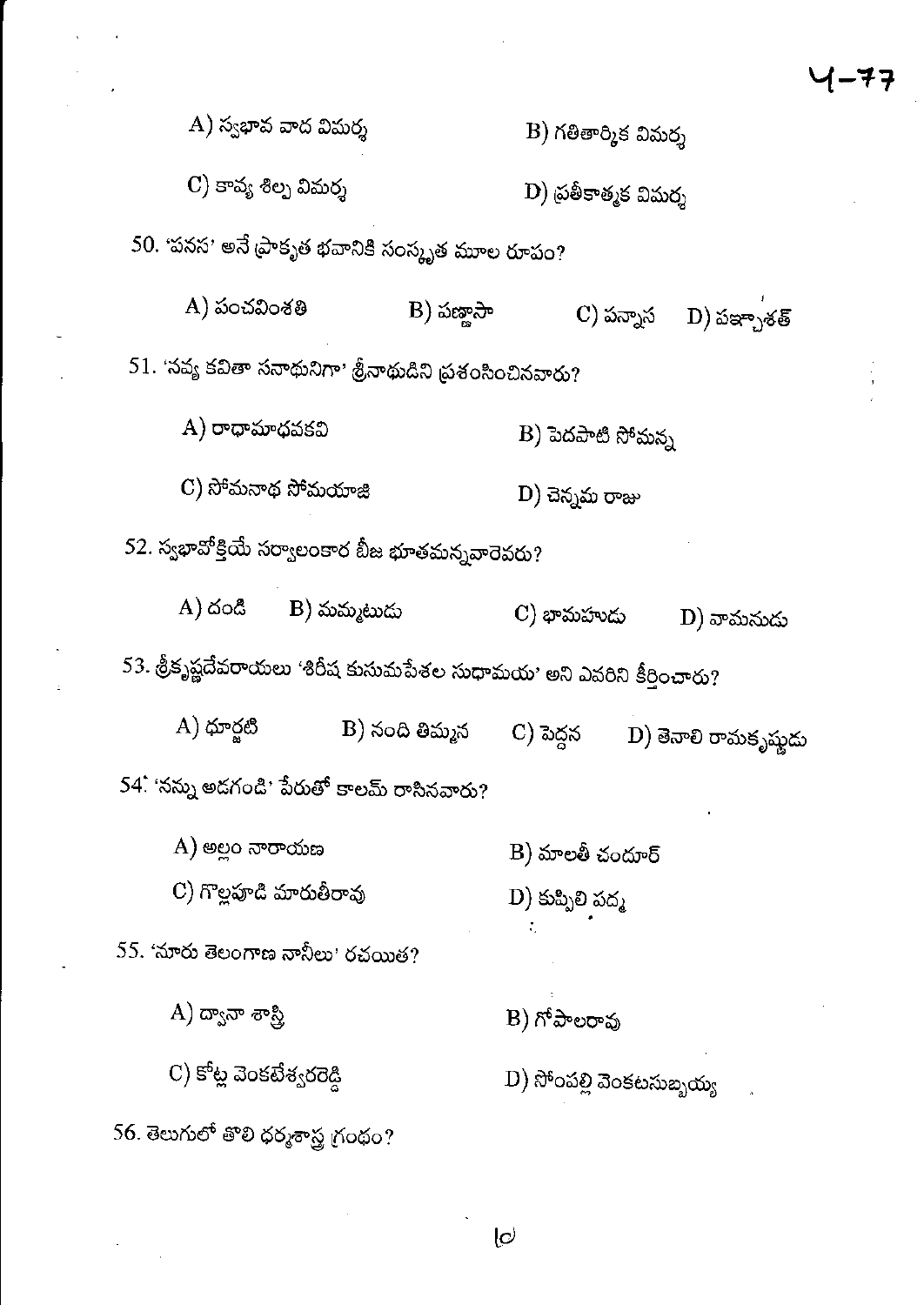$\ddot{\downarrow}$ 

| A) విజ్ఞానేశ్వరీయము                                                                                         |                            | $\ket{\mathrm{B}}$ చారుచర్య       |                      |  |  |  |  |
|-------------------------------------------------------------------------------------------------------------|----------------------------|-----------------------------------|----------------------|--|--|--|--|
|                                                                                                             | C) సర్వ లక్షణ సార సంగ్రహము |                                   | D) సకల నీతి సమ్మతము  |  |  |  |  |
| 57. పురవరి అనే పదానికి శాసనార్థం?                                                                           |                            |                                   |                      |  |  |  |  |
| A) వ్యవసాయాధికారి                                                                                           |                            | $B$ ) సైన్యాధికారి                |                      |  |  |  |  |
| C) గ్రామ పాలనాధికారి                                                                                        |                            | D) పన్నులు వసూలు చేసే అధికారి     |                      |  |  |  |  |
| 58. ఆంగ్ల సాహిత్యంలో మొట్ట మొదట "BALLADS" సేకరించి ప్రకటించనది ఎవరు?                                        |                            |                                   |                      |  |  |  |  |
| A. William Shenstone                                                                                        |                            | <b>B.</b> Thomas Percy            |                      |  |  |  |  |
| C. Joseph Ritson                                                                                            |                            | D. William Mother well            |                      |  |  |  |  |
| 59. ఈ కింది వారిలో పెద్దమ్మ సంతానం ఎవరు?                                                                    |                            |                                   |                      |  |  |  |  |
| i. భక్తిరన్న                                                                                                | ii. అగుమంచి                | iii. కాటమరాజు                     | iv. పాపనూక           |  |  |  |  |
| A) (i), (ii)                                                                                                | $B)$ (ii), (iii)           | $C)$ (i), (iv)                    | D) (iii), (iv)       |  |  |  |  |
| $60.~\mathrm{R}~\mathrm{S}~\mathrm{Bog}$ gs విభజనలోని $\mathrm{N},~\mathrm{P}$ అక్షరాల విభజనను గుర్తించండి? |                            |                                   |                      |  |  |  |  |
| i. పాటలు                                                                                                    | ii. నమ్మకం                 | iii. ఆటలు                         | iv. ఆహారం            |  |  |  |  |
| A) (i), (iii)                                                                                               |                            | B) (ii), (iii) $C_{1}$ (ii), (iv) | $D)$ (iv), (i)       |  |  |  |  |
| 61. కవిని 'అకారణ బంధువు' అని వర్ణించిన కవి పేరు?                                                            |                            |                                   |                      |  |  |  |  |
| A) నన్నయ                                                                                                    |                            |                                   | B) సంకుసాల నృసింహకవి |  |  |  |  |
| C) దేవులపల్లి కృష్ణశాస్త్రి                                                                                 |                            | D) తిక్కన                         |                      |  |  |  |  |

 $62$ . కావ్యంతు జాయతే జాతుకస్యచిత్ ధ్రతిభావత: అన్నదెవరు? $^+$ 

 $\ddot{\phantom{a}}$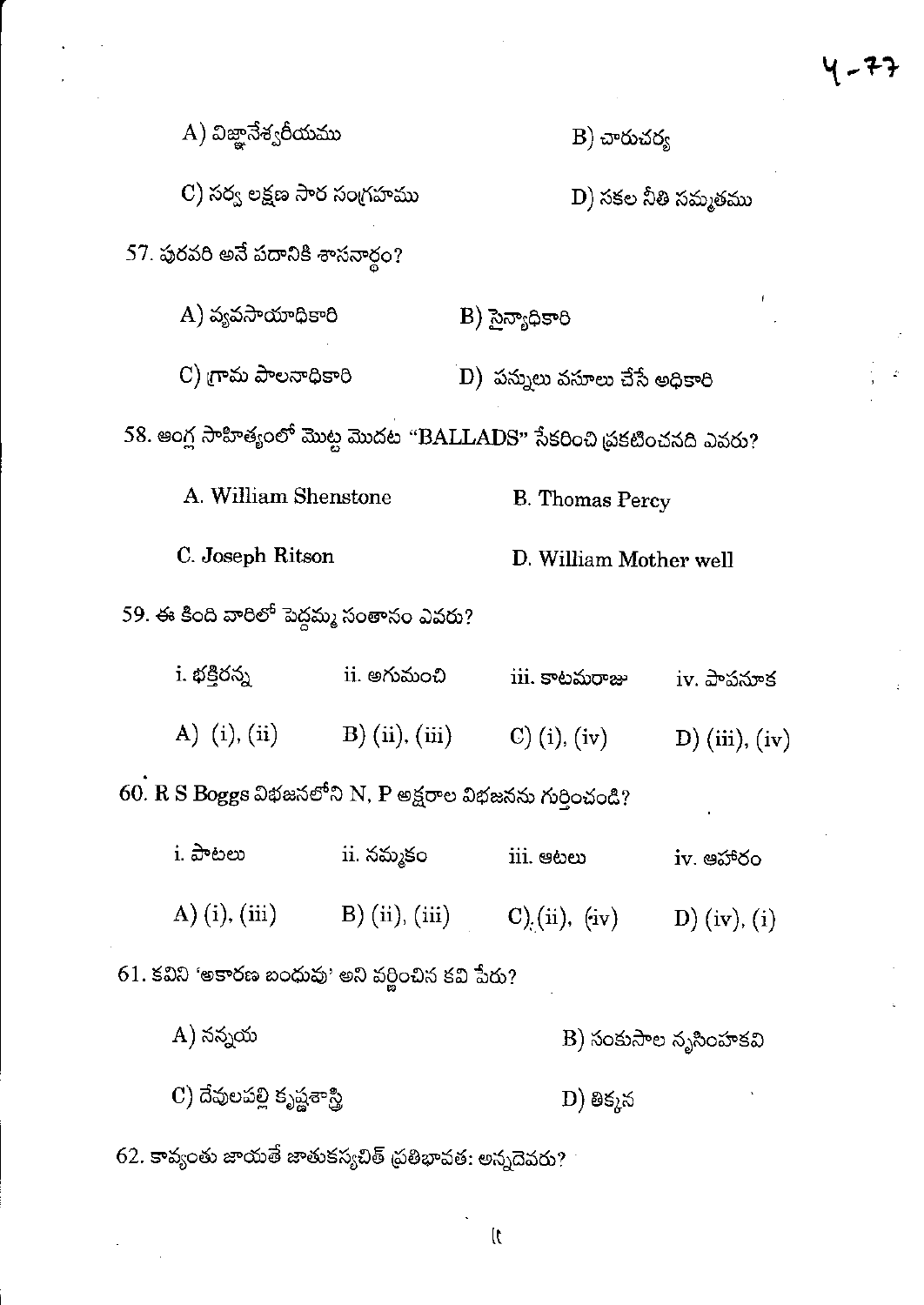| 63. | A) దండి<br>$\mathbf C$ ) మమ్మటుదు<br>"నలుగుకురారా<br>జానపదగేయంలోని తాళగతిని గుర్తించండి? | త్రీనందకుమార, నలుగురిలోనా                                   |             | $\mathbf B$ ) భామహుదు<br>$D)$ రాజశేఖరుడు            |                                                                            |   |  |
|-----|------------------------------------------------------------------------------------------|-------------------------------------------------------------|-------------|-----------------------------------------------------|----------------------------------------------------------------------------|---|--|
|     |                                                                                          |                                                             |             |                                                     |                                                                            |   |  |
|     |                                                                                          |                                                             |             |                                                     |                                                                            |   |  |
|     |                                                                                          |                                                             |             | ఉందు                                                | రామయ్య"                                                                    | ఈ |  |
|     |                                                                                          |                                                             |             |                                                     |                                                                            |   |  |
|     | A) సంకీర్ణగతి                                                                            | $B)$ మి $\check{\sigma}$ గతి                                | C) ఖందగతి   |                                                     | $ D\rangle$ త్రిశ్రగతి                                                     |   |  |
|     | 64. సరైన జతలను గురించండి–                                                                |                                                             |             |                                                     |                                                                            |   |  |
|     | i. పూండ్ల రామకృష్ణయ్య                                                                    |                                                             | అ. రాజయోగి  |                                                     |                                                                            |   |  |
|     | ii. మంత్రిథగడ భుజంగరావు                                                                  |                                                             | అ. చింతామణి |                                                     |                                                                            |   |  |
|     | iii. గురజాద శ్రీరామమూర్తి                                                                |                                                             |             |                                                     | ఇ. అముద్రిత గ్రంథ చింతామణి                                                 |   |  |
|     | iv. న్యాపతి సుబ్బారావు                                                                   |                                                             | ఈ. మంజువాణి |                                                     |                                                                            |   |  |
|     |                                                                                          |                                                             | ఉ. సరస్వతి  |                                                     |                                                                            |   |  |
|     | A. i. $68$ ii. $\infty$ iii. $\infty$ iv. $\infty$                                       |                                                             |             | $B.$ i.e ii. $\otimes$ iii. $\otimes$ iv. $\otimes$ |                                                                            |   |  |
|     | $C.$ i. $a$ ii. $a$ iii. $\omega$ iv. $a$                                                |                                                             |             |                                                     | D. i. $\circledast$ ii. $\circledast$ iii. $\circledast$ iv. $\circledast$ |   |  |
|     |                                                                                          | 65. "తుదచుక్క పేరిటి తొయ్యలి పెనిమిటి" అంటే ఎవరు?           |             |                                                     |                                                                            |   |  |
|     |                                                                                          | A) సుగీవుడు $\qquad$ B) బలరాముడు $\qquad$ C) లక్ష్మణుడు     |             |                                                     | - D) అర్హుమడు                                                              |   |  |
|     |                                                                                          | 66. వేదం వేంకటరాయశాస్త్రి పరిచయం చేసిన పాత్రోచిత భాష స్థానం |             |                                                     |                                                                            |   |  |
|     |                                                                                          | A) వ్యావహారికం B) గ్రాంథికం                                 | C) (పాచీనం  |                                                     | $\mathbf{D})$ ద్రమాణం                                                      |   |  |

 $\label{eq:2.1} \frac{1}{\sqrt{2}}\left(\frac{1}{\sqrt{2}}\right)^{2} \left(\frac{1}{\sqrt{2}}\right)^{2} \left(\frac{1}{\sqrt{2}}\right)^{2} \left(\frac{1}{\sqrt{2}}\right)^{2} \left(\frac{1}{\sqrt{2}}\right)^{2} \left(\frac{1}{\sqrt{2}}\right)^{2} \left(\frac{1}{\sqrt{2}}\right)^{2} \left(\frac{1}{\sqrt{2}}\right)^{2} \left(\frac{1}{\sqrt{2}}\right)^{2} \left(\frac{1}{\sqrt{2}}\right)^{2} \left(\frac{1}{\sqrt{2}}\right)^{2} \left(\$ 

 $\mathcal{L}^{\text{max}}(\mathcal{L}^{\text{max}})$ 

 $\label{eq:2} \frac{1}{\sqrt{2}}\left(\frac{1}{\sqrt{2}}\right)^{2} \left(\frac{1}{\sqrt{2}}\right)^{2} \left(\frac{1}{\sqrt{2}}\right)^{2} \left(\frac{1}{\sqrt{2}}\right)^{2} \left(\frac{1}{\sqrt{2}}\right)^{2} \left(\frac{1}{\sqrt{2}}\right)^{2} \left(\frac{1}{\sqrt{2}}\right)^{2} \left(\frac{1}{\sqrt{2}}\right)^{2} \left(\frac{1}{\sqrt{2}}\right)^{2} \left(\frac{1}{\sqrt{2}}\right)^{2} \left(\frac{1}{\sqrt{2}}\right)^{2} \left(\frac{$ 

 $\frac{1}{2}$